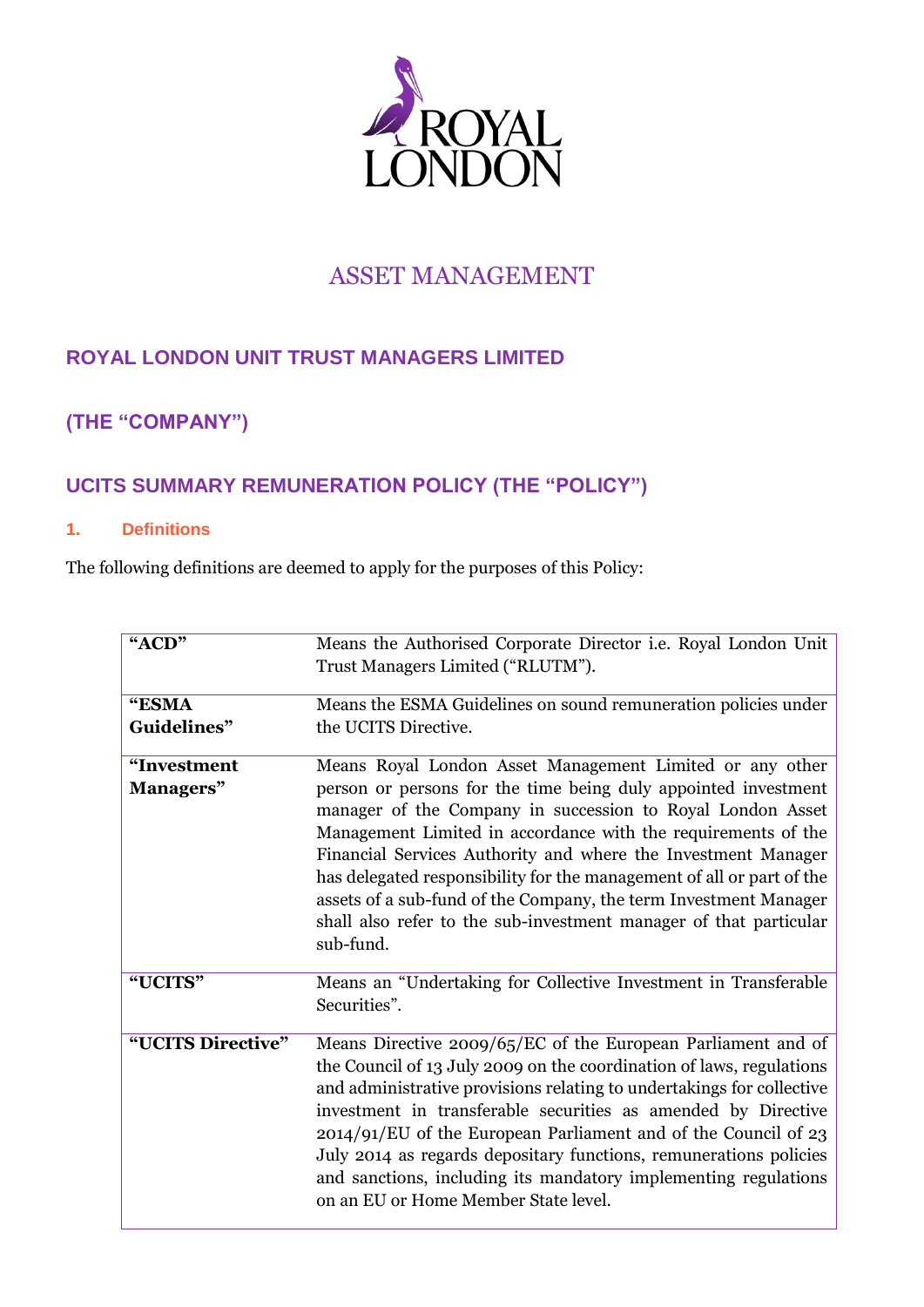## **2. Introduction**

The ACD has put in place the policy for the ACD that is in accordance with the requirements of SYSC 19E of the Senior Management Arrangements, Systems and Controls sourcebook of the Financial Conduct Authority Handbook and is line with the Royal London Group Remuneration Policy.

The policy is designed to ensure that the ACD's remuneration practices are consistent with and promote sound and effective risk management, do not encourage risk taking, ensure it does not impair its duty to act in the interest of the Funds, and are consistent with the risk profile of the UCITS funds that the ACD manages.

The ACD considers the policy to be appropriate to the size, internal operations, nature, scale and complexity of the UCITS funds that the ACD manages and in line with the risk profile, risk appetite and the strategy of those funds.

## **3. Identified remuneration code staff**

The policy will apply to the fixed and variable (if any) remuneration received by the identified UCITS Remuneration Code staff. The identified staff are those whose professional activities have a material impact of the risk profile of the Funds in line with the ESMA guidelines.

### **4. Remuneration committee**

The person responsible for awarding the remuneration is the Royal London Mutual Insurance Society Limited Remuneration Committee. This committee is independent of the ACD.

# **5. Fixed and variable remuneration**

The Remuneration Policy outlines how fixed and variable remuneration is calculated, which includes, but not limited to:

- an assessment of the individual member of staff's performance, the relevant Fund, the business unit and its risks;
- restrictions on the awarding of guaranteed variable remuneration;
- the balance between fixed and variable remuneration;
- payment of non-financial remuneration in the form of units or shares in the UCITS funds the ACD manages;
- a mandatory deferral period of at least 3 years for the payment of a substantial portion of the variable remuneration component; and
- the reduction or cancellation of remuneration in the case of under-performance.

### **6. Delegation**

In respect of any investment management delegates, the ACD requires that: (i) the entities to which such activities have been delegated are subject to regulatory requirements on remuneration that are equally as effective as those applicable under the European Securities and Market's (ESMA's) Guidelines on Sound Remuneration Policies under the UCITS Directive and AIFMD/ Article 14 of the UCITS Directive; or (ii) appropriate contractual arrangements are put in place with entities to which such activities have been delegated in order to ensure that there is no circumvention of the remuneration rules set out in the ESMA Guidelines or the FCA Handbook.